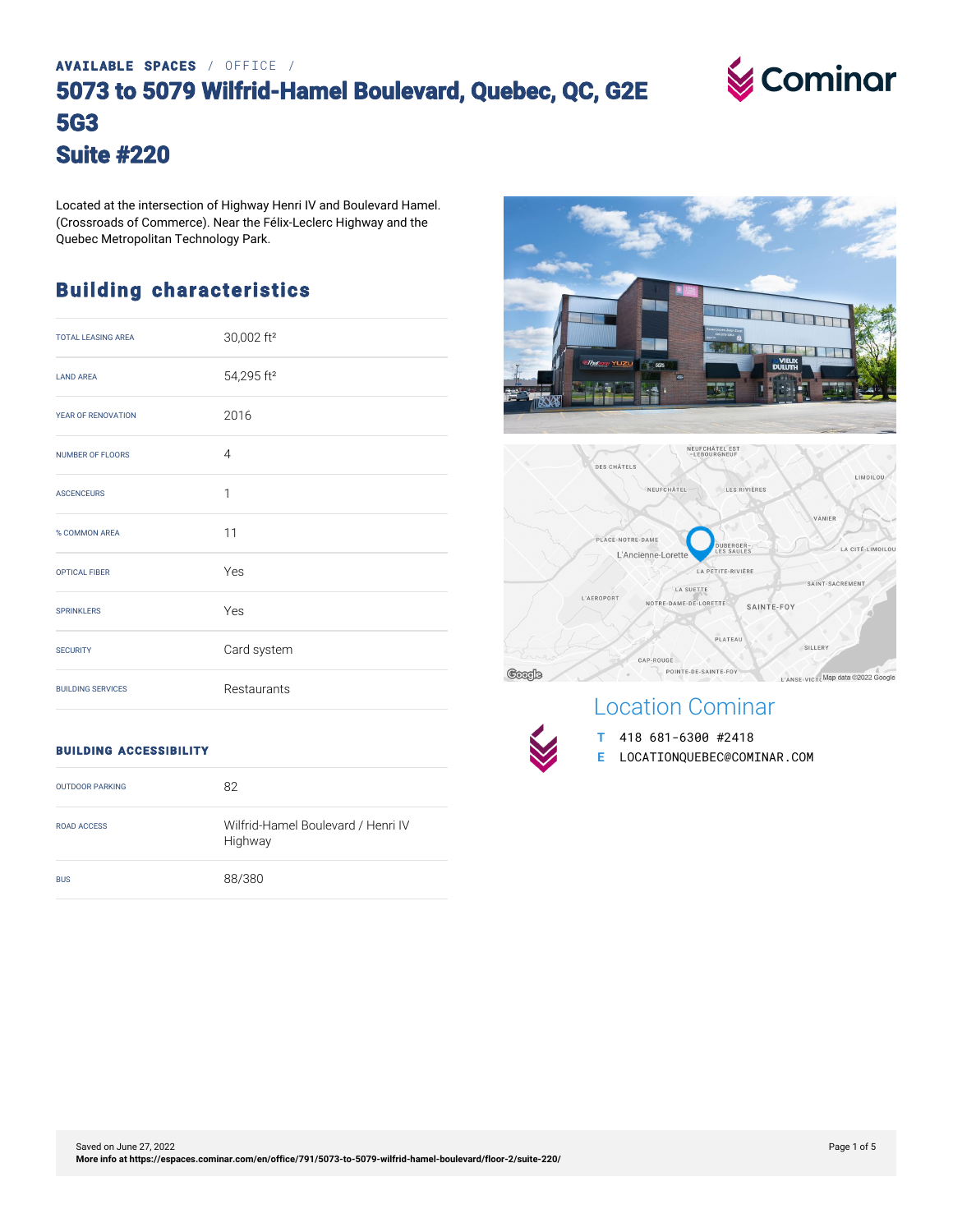# **AVAILABLE SPACES** / OFFICE / **5073 to 5079 Wilfrid-Hamel Boulevard, Quebec, QC, G2E 5G3 Suite #220**

The space is adjacent to room 230 for a possible area of 2,869 square feet.

### **Space characteristics**

| <b>AVAILABLE LEASING AREA</b> | $1,540$ ft <sup>2</sup>                                                                              |
|-------------------------------|------------------------------------------------------------------------------------------------------|
| <b>AVAILABILITY</b>           | Immediate                                                                                            |
| <b>NUMBER OF FLOORS</b>       | 1                                                                                                    |
| <b>FLOOR AREA</b>             | 7,500 ft <sup>2</sup>                                                                                |
| <b>ADDITIONNAL RENT</b>       | \$7.23 /ft <sup>2</sup>                                                                              |
| <b>COMMENTS / NOTES</b>       | It should be noted the additonal rent are<br>estimate. They not include energy and<br>cleaning fees. |







## Location Cominar



**T** 418 681-6300 #2418 **E** LOCATIONQUEBEC@COMINAR.COM

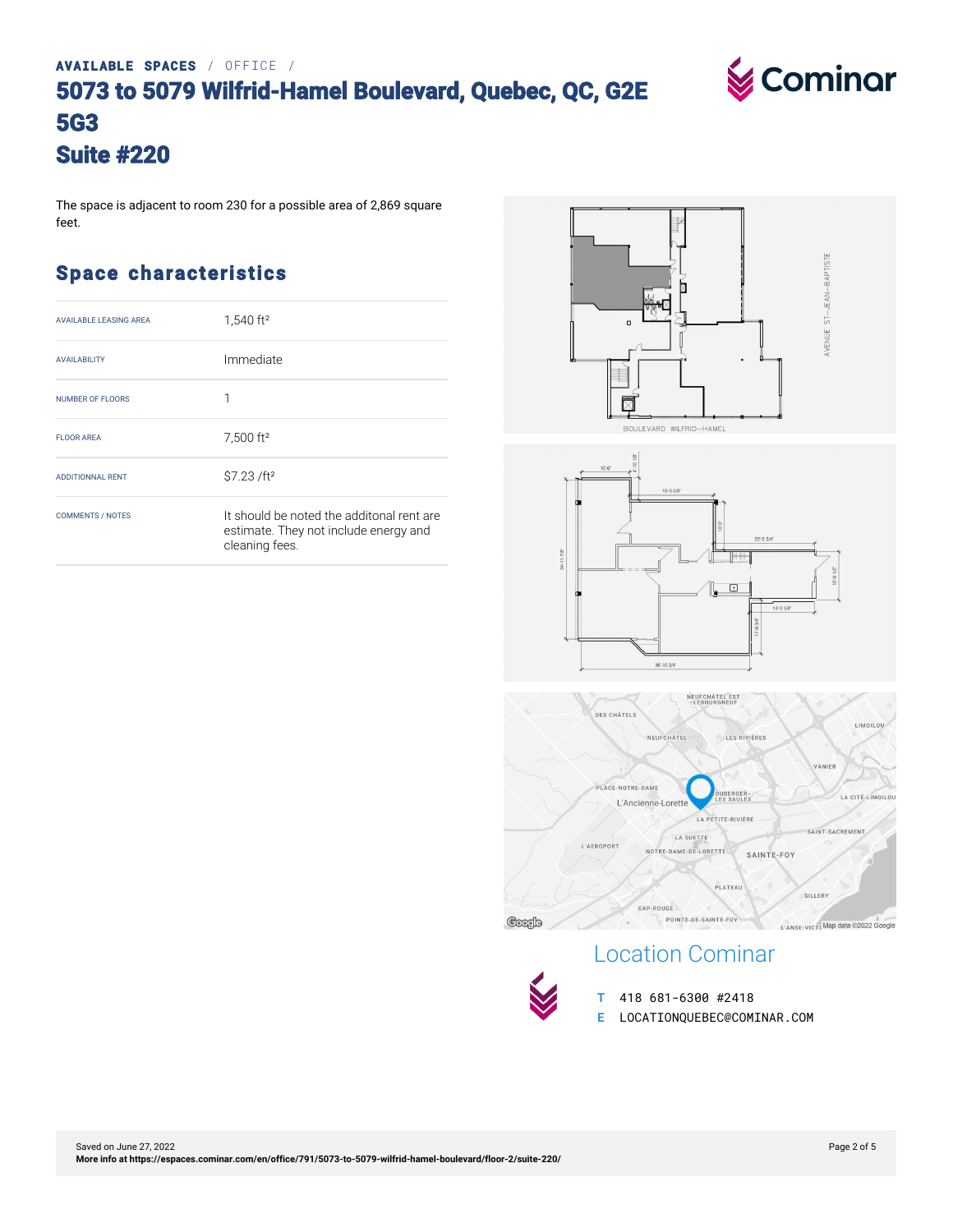



BOULEVARD WILFRID-HAMEL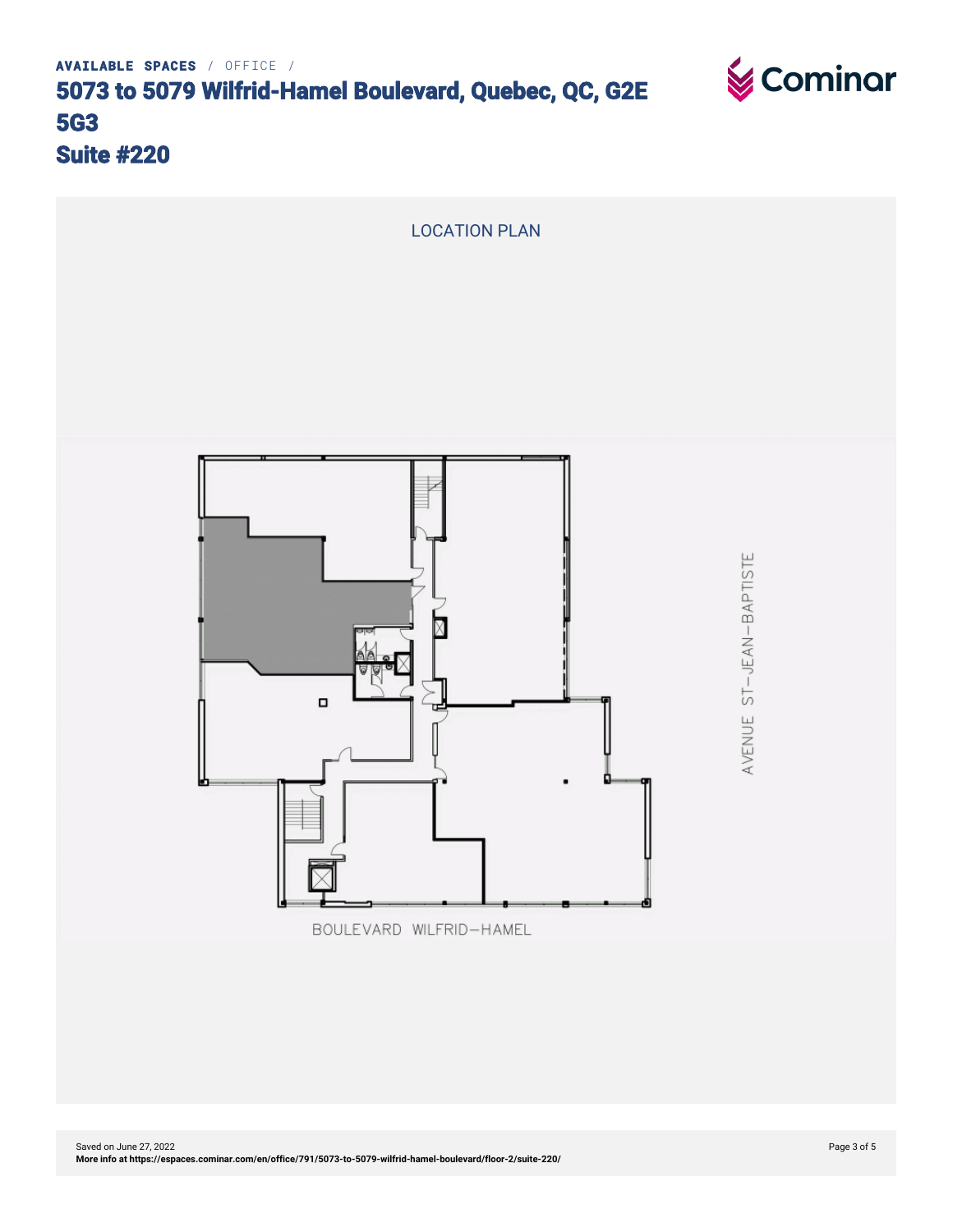